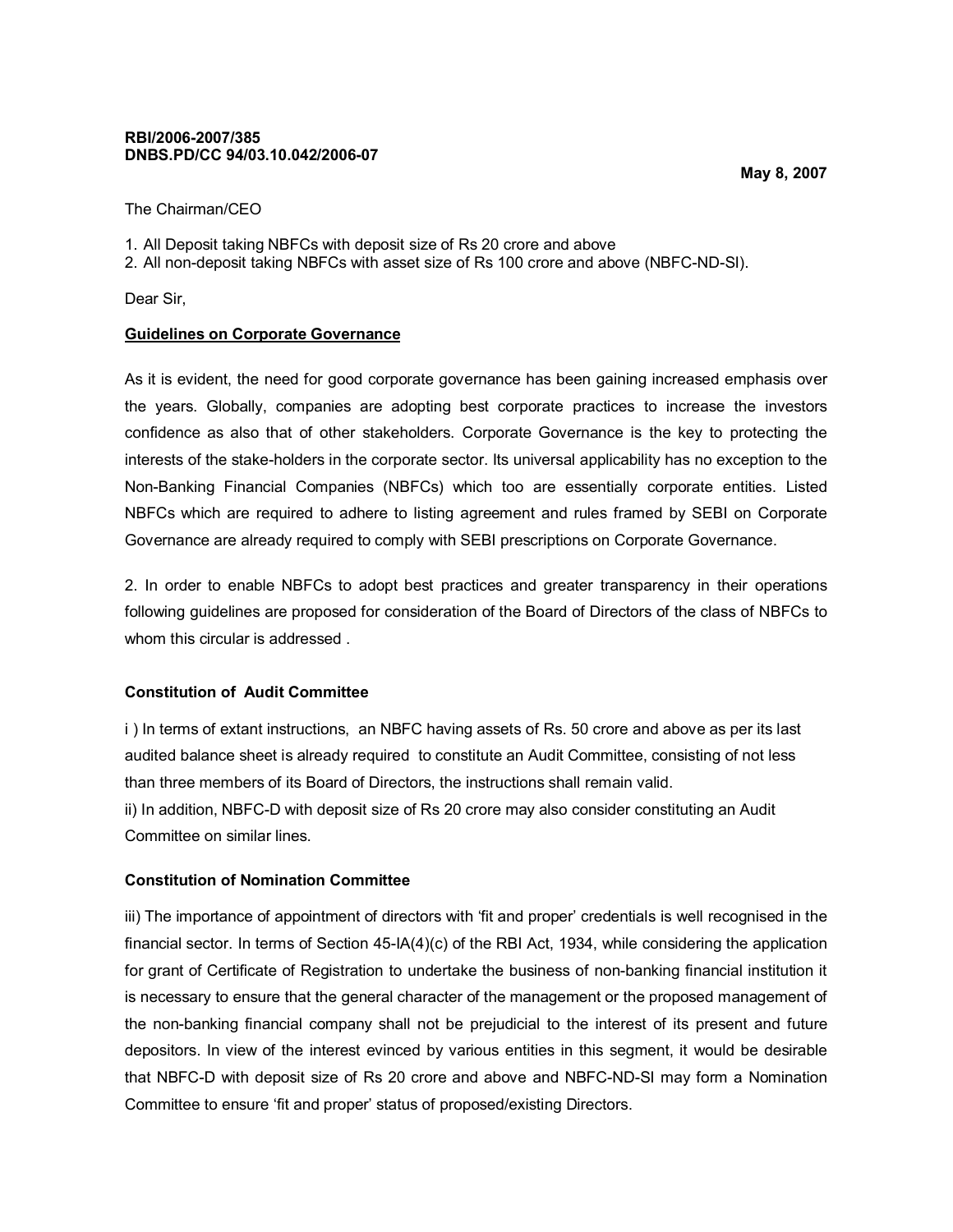## **Constitution of Risk Management Committee**

iv) The market risk for NBFCs with Public Deposit of Rs.20 crore and above or having an asset size of Rs.100 crore or above as on the date of last audited balance sheet is addressed by the Asset Liability Management Committee (ALCO) constituted to monitor the asset liability gap and strategize action to mitigate the risk associated. To manage the integrated risk, a risk management committee may be formed, in addition to the ALCO in case of the above category of NBFCs.

### **Disclosure and transparency**

v) The following information should be put up by the NBFC to the Board of Directors at regular intervals as may be prescribed by the Board in this regard:

 progress made in putting in place a progressive risk management system, and risk management policy and strategy followed

 conformity with corporate governance standards viz. in composition of various committees, their role and functions, periodicity of the meetings and compliance with coverage and review functions, etc.

### **Connected Lending**

vi) The companies should comply with the instructions on connected lending relationships, as detailed in Annex. The instructions relate to credit facilities to the Directors, loans and advances to relatives of the NBFC's Directors or to the Directors of other companies and their relatives and other entities, timeframe for recovery of such loans, etc.

3. NBFCs shall frame their internal guidelines on corporate governance, enhancing the scope of the guidelines without sacrificing the spirit underlying the above guidelines and it shall be published on the company's web-site, if any, for the information of various stakeholders.

Yours faithfully,

(P. Krishnamurthy) Chief General Manager In-Charge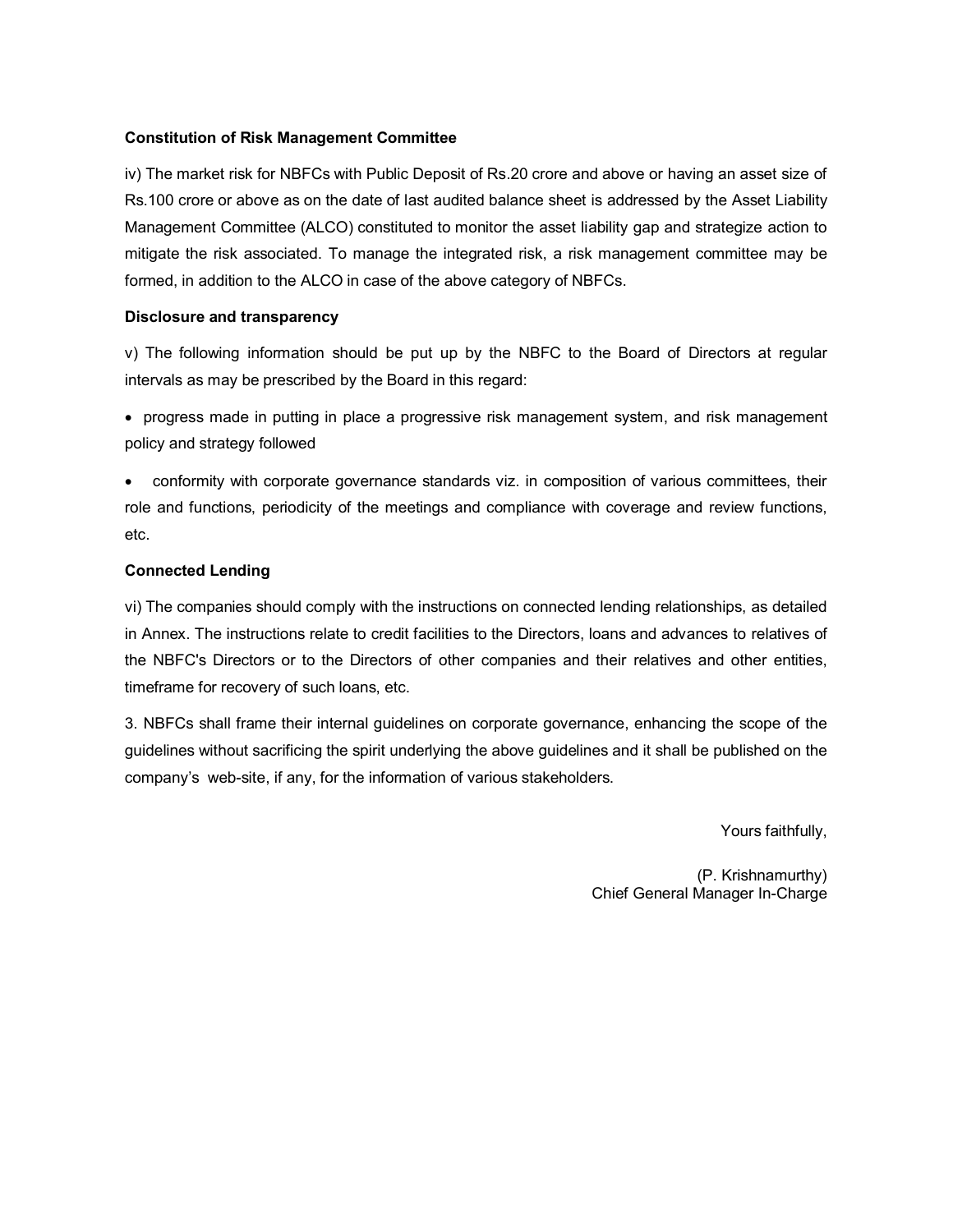#### **Instructions on Connected Lending Relationships**

The NBFCs should evolve appropriate operating procedures and information systems for ascertaining the interest of their own Directors as also the interest of the Directors of other companies for the purpose of implementing these instructions and for monitoring ongoing compliance therewith.

#### **1. Credit facilities to the Directors**

1.1 In order to obviate conflict of interest in the lending operations of the NBFC, it should not grant any loan, advance or non-fund based facility or any other financial accommodation / facility to:

a) its directors or their relatives;

b) to any firm in which any of its Directors is interested as Partner, Manager, Employee or Guarantor;

c) any individual in respect of whom any of its Directors is a Guarantor;

d) any company of which, or the subsidiary or the holding company of which, any of the Directors of the NBFC is a Director, Managing Agent, Manager, Employee or Guarantor or any firm in which he holds substantial interest;

e) any entity, whether incorporated or not which uses as a part of its name or in connection with its business, the name of the NBFC or any such word as would show its association with the NBFC.

1.2 Any existing arrangements may be allowed to continue up to the date when they are due. They should, however, not be renewed or extended any further.

1.3 NBFCs are required to submit information pertaining to loans and advances granted to their directors, relatives and other entities referred to in item 1.1 above for each quarter end (i.e. as on 31 $\rm{^{st}}$ ) March,  $30<sup>th</sup>$  June,  $30<sup>th</sup>$  September and  $31<sup>st</sup>$  December) in the enclosed Proforma 1 to the Regional Office concerned of the Department of Non-Banking Supervision within 15 days from the close of the respective quarter. If there is nothing to report, a nil statement may be submitted.

### **2. Timeframe for recovery of loans**

2.1 In cases where the NBFC has already provided credit facilities to its directors as prohibited in 1.1 above, immediate steps should be initiated to recover the amounts of the loan or advance together with interest, if any, as soon as the loan or advance falls due for repayment in terms of the loan agreement.

2.2 In case there is no repayment date fixed for any facility, the same may be recovered within a period of one year from the date of this circular.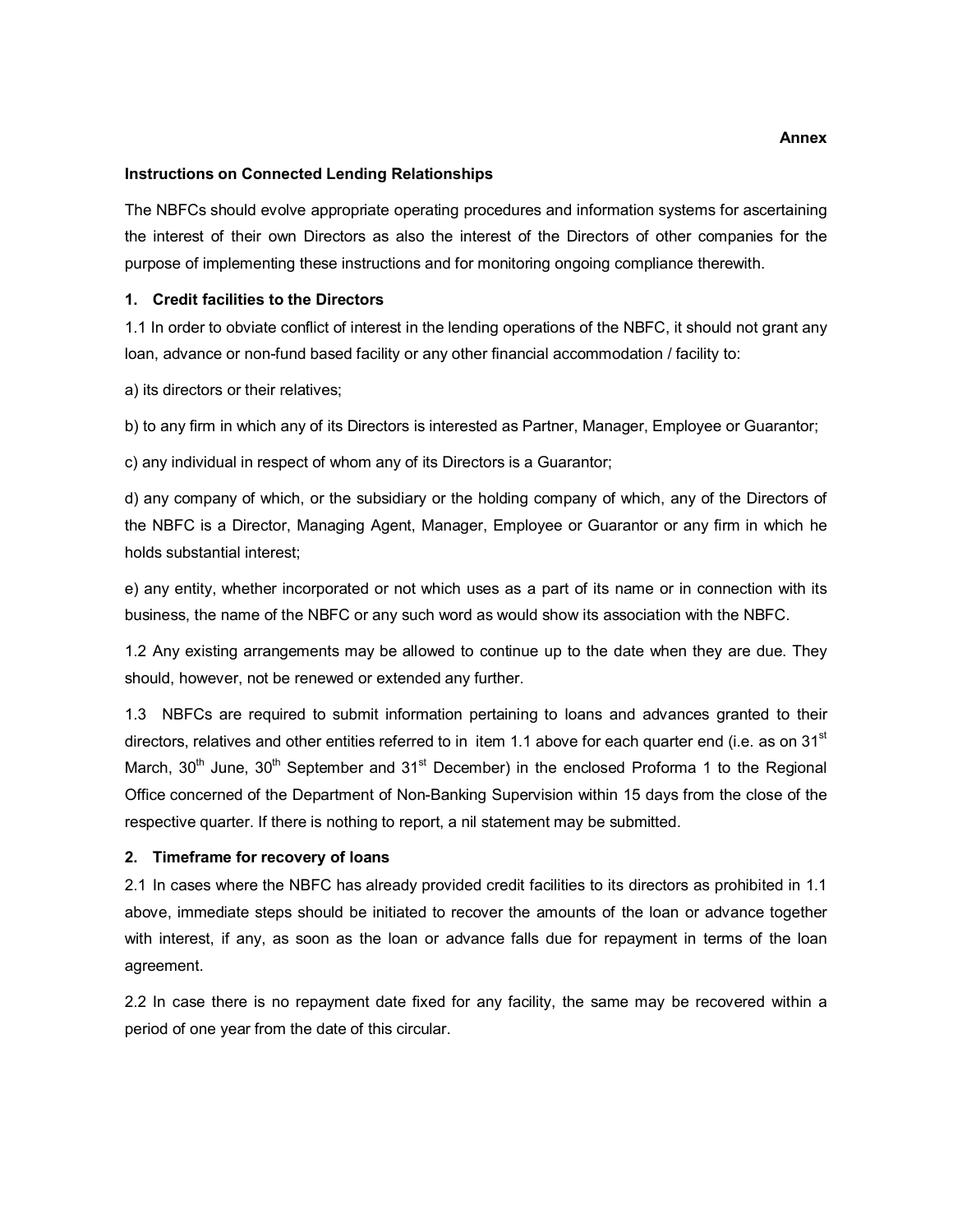# **3. Definitions**

3.1 The term "substantial interest" for the purpose of these guidelines:

(i) in relation to a company, means the holding of a beneficial interest by an individual or his spouse or minor child, whether singly or taken together, in the shares thereof, the amount paid-up on which exceeds five lakhs of rupees or ten per cent of the paid-up capital of the company, whichever is less;

(ii) in relation to a firm, means the beneficial interest held therein by an individual or his spouse or minor child, whether singly or taken together, which represents more than ten per cent of the total capital subscribed by all the partners of the said firm;

3.2 The scope of the term "relative" shall be as defined in the Companies Act, 1956.